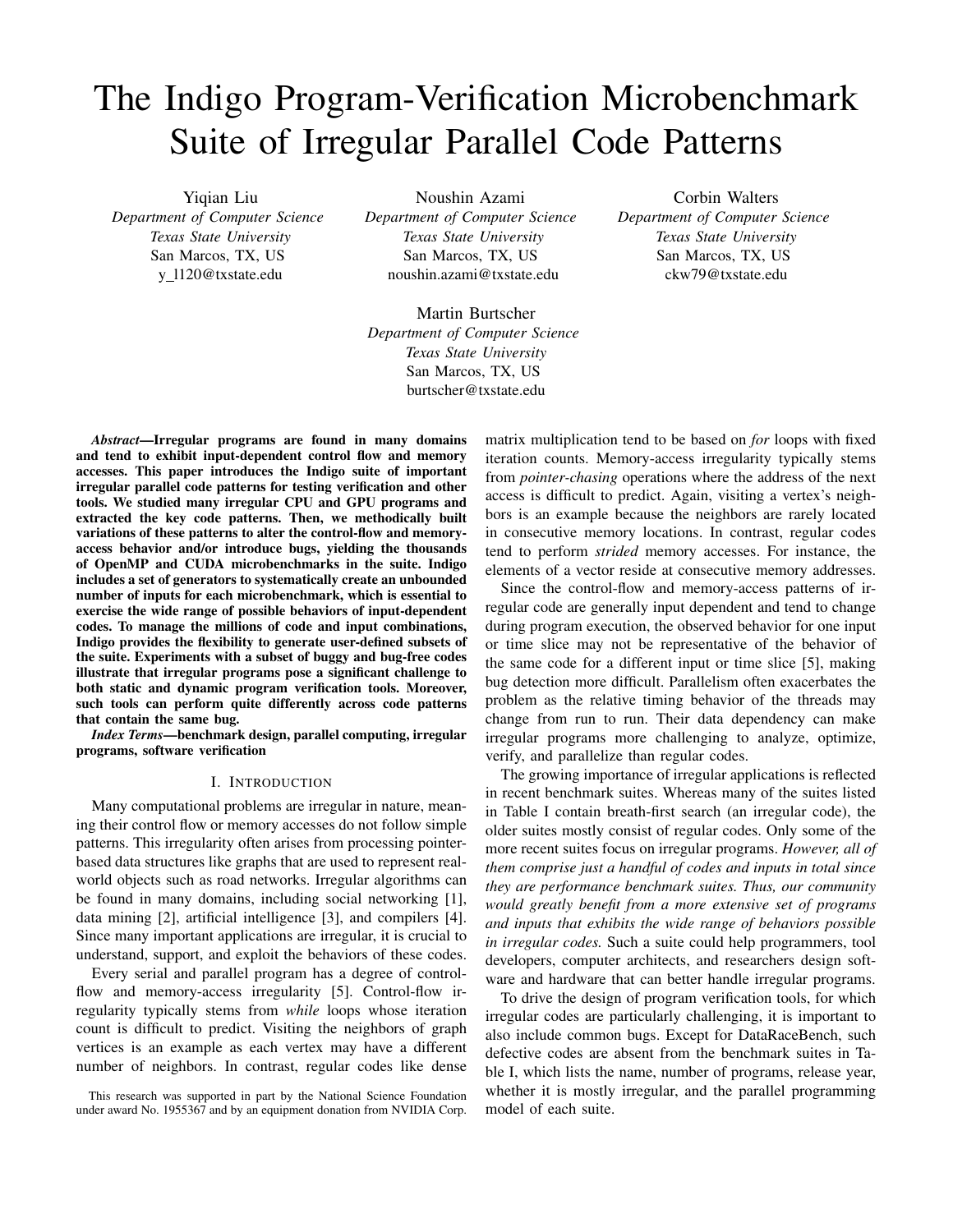| <b>Suite</b>           | Codes | Year | <b>Irreg</b>   | <b>Models</b>      |
|------------------------|-------|------|----------------|--------------------|
| PARSEC <sub>[6]</sub>  | 12    | 2008 | No.            | OMP, Pthreads, TBB |
| Lonestar [7]           | 22    | 2009 | <b>Yes</b>     | $C++$ . CUDA       |
| Rodinia <sup>[8]</sup> | 23    | 2009 | N <sub>0</sub> | OMP. CUDA, OCL     |
| <b>SHOC [9]</b>        | 25    | 2010 | N <sub>0</sub> | CUDA, OCL          |
| Parboil [10]           | 11    | 2012 | N <sub>0</sub> | OMP. CUDA. OCL     |
| PolyBench [11]         | 30    | 2012 | N <sub>0</sub> | CUDA. OCL          |
| Pannotia [12]          | 13    | 2013 | Yes            | OCL                |
| <b>GAPBS</b> [13]      | 6     | 2015 | <b>Yes</b>     | <b>OMP</b>         |
| $graphBIG$ [14]        | 12    | 2015 | <b>Yes</b>     | OMP, CUDA          |
| Chai [15]              | 14    | 2017 | N <sub>0</sub> | AMP, CUDA, OCL     |
| DataRaceBench [16]     | 168   | 2017 | N <sub>0</sub> | OMP. Fortran       |
| <b>GARDENIA [17]</b>   | 9     | 2018 | Yes            | OMP (target), CUDA |
| <b>GBBS</b> [18]       | 20    | 2020 | <b>Yes</b>     | Ligra+             |

TABLE I SELECTED BENCHMARK SUITES

As a remedy, we designed Indigo, a parallel CPU and GPU suite of common irregular code patterns. Its goal is to provide the community with a *systematic* means to analyze irregularity in detail, expose potential bugs, study complex control-flow and memory-access behavior, and evaluate parallelization, optimization, and verification strategies on irregular programs.

To create Indigo, we studied the irregular codes in Lonestar and other suites, extracted the key patterns, generalized them, and methodically built variations thereof, including some with the types of bugs we have encountered when implementing our own irregular codes. The resulting codes are *microbenchmarks*, i.e., they are small, simple, and not full-fledged applications. For this reason, we do not recommend Indigo as a performance benchmark suite. However, being small is advantageous for static program analysis tools and cycle-accurate simulators that tend to be slow when analyzing or simulating large programs. In fact, all of the codes have a runtime that is linear in the number of vertices and edges. Version 0.9 of Indigo, upon which this paper is based, contains 1084 CUDA and 636 OpenMP microbenchmarks, including 628 CUDA and 324 OpenMP codes with bugs.

Due to the input-dependent nature of irregular codes, it is essential to also provide many different inputs (graphs). Rather than including predetermined inputs, Indigo comes with a set of graph generators that allow the user to create an unbounded number of inputs. To support systematic and exhaustive testing of the microbenchmarks, one generator emits all possible directed and/or undirected graphs with a user-specified number of vertices. Additionally, Indigo includes generators for powerlaw graphs [19], k-dimensional grids and tori [20], uniform distribution graphs [21], etc.

Each microbenchmark can be run with all generated inputs to elicit a wide variety of runtime behaviors. However, running all 1720 microbenchmarks on just the 4096 possible directed 4-vertex graphs<sup>1</sup> would result in  $7,045,120$  tests, which is probably too many for most use cases. After all, assuming each test takes one second, it would take close to three months to run the entire suite. Moreover, some users may not be interested in the buggy codes, others may only care about the

<sup>1</sup>Note that we may not want to eliminate isomorphic graphs as vertex permutations result in different threads and warps processing a specific vertex. CUDA programs, and yet others may want to study undirected graphs exclusively. To facilitate these and other use cases, Indigo generates not only the inputs but also the desired microbenchmarks based on a simple configuration file. This file can be edited to enable or disable various filters, thus allowing users to create any wanted subset of the suite. Indigo includes sample configuration files to build various subsets.

This paper makes the following main contributions.

- It presents the Indigo suite with 1720 input-dependent CUDA and OpenMP codes as well as an unbounded number of inputs for each code.
- It introduces a new type of benchmark suite that generates desired program variations and inputs on the user side.
- It describes six fundamental dwarf-like code patterns that frequently occur in parallel graph applications.
- It explains how Indigo methodically generates variations of code patterns, including planting bugs in them.
- It illustrates, based on hundreds of thousands of experiments, that irregular codes pose a significant challenge to many program verification tools.

The Indigo suite is available in open source at https://cs. txstate.edu/<sup>∼</sup>burtscher/research/IndigoSuite/.

The rest of this paper is organized as follows. Section II reviews relevant background information. Section III summarizes related work. Section IV describes the design of the Indigo suite in detail. Section V discusses the experimental methodology. Section VI evaluates several CPU and GPU program verification tools on buggy and bug-free Indigo codes. Section VII summarizes the paper and draws conclusions.

# II. BACKGROUND

This section provides background information on the used graph format and presents an irregular code example.

## *A. CSR Graph Format*

The Compressed Sparse Row (CSR) format is one of the most widely used graph representations [22]. For example, Pannotia [12] and Lonestar [7] use CSR inputs. All Indigo graph generators produce graphs in this format, meaning that every generated graph can be used as an input for any Indigo code. Basing Indigo on the CSR format makes it easy for users to import their own graphs and means that preexising and realworld (non-synthetic) graphs can also be used as inputs.

## *B. Irregular Code Example*

Determining the connected components (CCs) of a directed graph  $G(V, E)$  is an important computation that can be implemented in different ways. One way is through push-style label propagation as outlined in Algorithm 1. First, the label of each vertex, label, is made unique by initializing it to the vertex ID (lines 1 to 3). Then, for each vertex  $v$  (line 7), all neighbors in the adjacency list  $adj$  are visited (line 8) and processed. The processing (lines 9 to 12) updates each neighbor's label with the label of  $v$  if  $v$ 's label is larger. Whenever a label is updated, the flag *updated* is set (line 11). The algorithm iterates until no more updates occur (line 5). Upon termination, all vertices in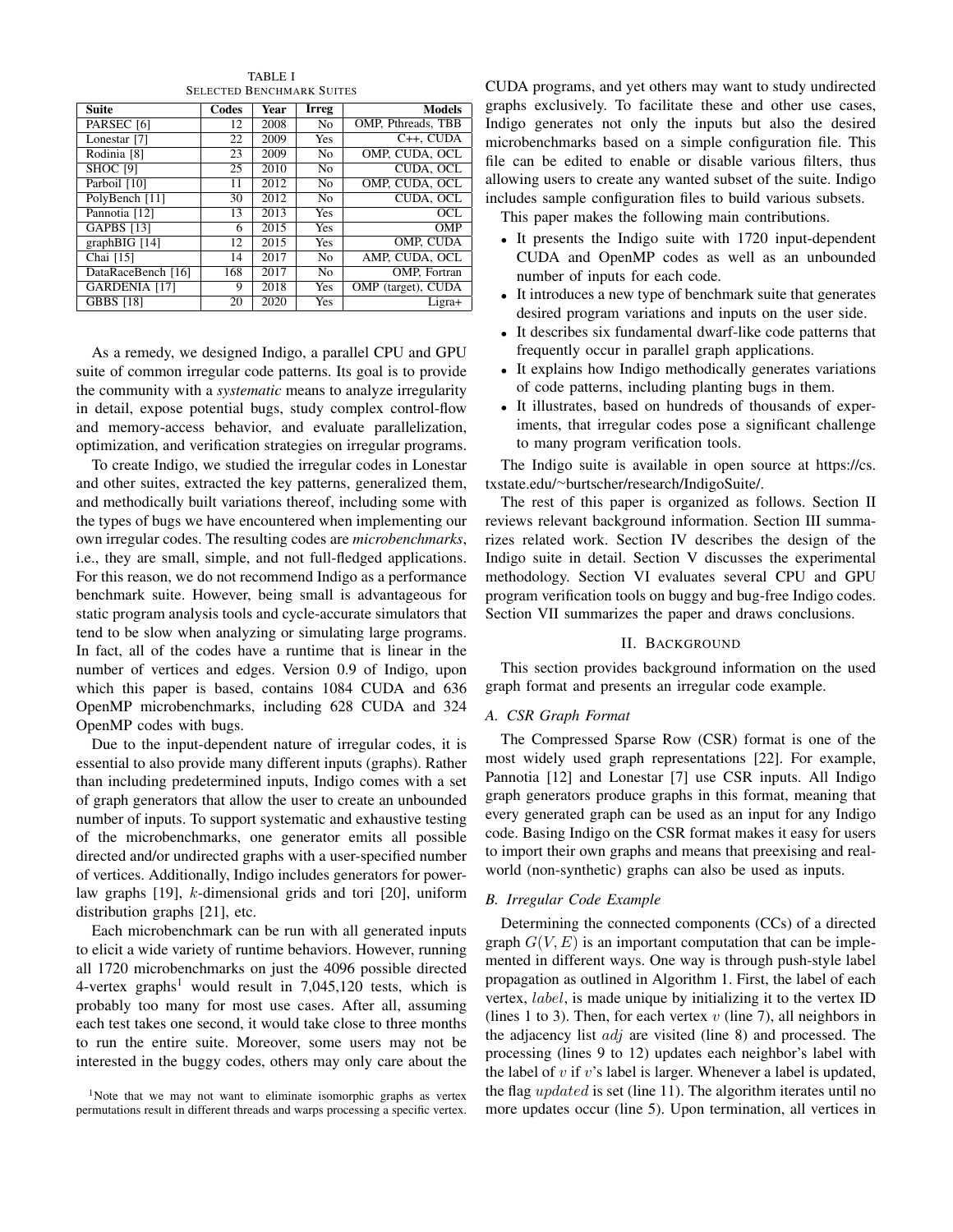the same CC will have the same label, and vertices in different CCs will have different labels.

|  | Algorithm 1 Label-propagation-based connected components |  |  |
|--|----------------------------------------------------------|--|--|
|--|----------------------------------------------------------|--|--|

|     | <b>Input:</b> Graph $G = (V, E)$            |
|-----|---------------------------------------------|
|     | 1: for all vertices $v \in V$ do            |
| 2:  | $label[v] \leftarrow v$                     |
|     | $3:$ end for                                |
|     | 4: updated $\leftarrow true$                |
|     | 5: while updated do                         |
| 6:  | updated $\leftarrow$ false                  |
| 7:  | <b>for all</b> vertices $v \in V$ <b>do</b> |
| 8:  | for all neighbors $n \in adj[v]$ do         |
| 9:  | <b>if</b> $label[n] label[v] then$          |
| 10: | $label[n] \leftarrow label[v]$              |
| 11: | updated $\leftarrow true$                   |
| 12: | end if                                      |
| 13: | end for                                     |
| 14: | end for                                     |
|     | $15:$ end while                             |
|     | <b>Output:</b> Label of each vertex in $G$  |

Note that this label propagation algorithm is input dependent and has both control-flow (e.g., line 8) and memory-access (e.g., line 10) irregularity. It is impossible to statically predict the iteration count of the inner  $for$  loop without knowing the input graph. Similarly, it is impossible to statically predict the order in which the elements of the label array will be written unless we know the complete input graph.

#### III. RELATED WORK

Many benchmark suites exist. They target a plethora of different program behaviors, application domains, programming languages, etc. The early suites that focus on parallel programs mainly comprise *regular* high-performance computing (HPC) applications. One of the first regular suites not focusing on HPC is PARSEC [6], released in 2008. However, since the irregular benchmark suites published so far are performance rather than verification suites, none of them include enough inputs to elicit a wide range of distinct program behaviors.

DataRaceBench [16] is a relatively recent suite of regular programs designed to evaluate CPU data-race detection tools. It includes a set of kernels, some of which contain bugs. It comes with a script to evaluate Helgrind, Archer, ThreadSanitizer, Intel Inspector, and Coderrect Scanner. Verma et al. enhanced the suite by adding kernels that represent additional patterns and include FORTRAN code [23]. Program verification is also the target of Indigo, which supports OpenMP and CUDA, includes more bug types, inputs, and code versions, and provides customizable code and input generators.

With accelerators becoming popular, quite a few benchmark suites now include GPU code. The Rodinia [8] suite targets heterogeneous systems. It exhibits different types of parallelization, memory-access and data-communication patterns, synchronization, and power consumption. The SHOC [9] suite is designed to test the performance and stability of heterogeneous systems. Parboil [10] is a suite for evaluating the throughput of a range of applications, which can be used by programmers as a baseline to improve upon and/or for taskparallel programs. The Chai [15] suite evaluates the shared virtual memory, memory coherence, and system-wide atomics of heterogeneous systems as well as data- and task-based workload partitioning between the CPU and GPU.

There are several tools that target GPU program verification. GKLEE [24] searches for correctness and performance bugs in GPU codes. It includes 40 benchmarks that cover many CUDA program behaviors and issues such as thread divergence, bank conflicts, deadlock, and data races. GPUVerify [25] comes with a suite of 163 CUDA and OpenCL kernels drawn from public and commercial resources. Barracuda [26] is a concurrency bug detector for CUDA programs. It handles a wide range of parallelism constructs including branch operations, low-level atomics, and memory fences. It includes a concurrency bug suite with 53 programs, 12 of which have data races. Since essentially no verification suites with buggy GPU codes exists, all of these tools include their own.

The above mentioned benchmarks mostly contain regular programs. However, a growing number of suites focus on parallel irregular codes. Lonestar [7] contains C++ and CUDA implementations of iterative graph algorithms. Since it is the largest collection of irregular codes, we used it as the main source for extracting the irregularity patterns found in Indigo. Pannotia [12] is an OpenCL suite of applications for studying graph algorithms on GPUs. It includes 8 applications. GraphBIG [14] contains implementations of representative data structures, workloads, and data sets from 21 real-world use cases of multiple application domains. GAPBS [13] not only specifies graph kernels, input graphs, and evaluation methodologies but also provides optimized reference implementations. GARDENIA [17] is a benchmark suite for studying irregular graph algorithms on massively parallel accelerators. It includes 9 workloads from graph analytics, sparse linear algebra, and machine learning. GBBS [18] is a C++ suite of scalable, provably-efficient implementations of graph problems for shared-memory multicore machines. It extends the Ligra interface with additional primitives and clearly defined cost bounds. All of these benchmark suites include full-fledged graph codes. In contrast, Indigo comprises important code patterns that are not complete algorithms.

There are also benchmark suites for other parallel programming languages such as Go. Tu et al. analyzed the causes, detection, and fixes of 171 concurrency bugs from 6 popular Go software applications [27]. GoBench [28], the first suite for Go concurrency bugs, was introduced in 2021. It contains 82 real bugs from 9 open source applications and 103 bug kernels. It covers traditional and Go-specific concurrency issues. It uses configuration files in json format that record the type of bugs and describe how to generate the corresponding Docker files. Similarly, the configuration file used by Indigo defines the types of codes and inputs to be included in the generated suite.

The source code annotation and variation of CREST [29]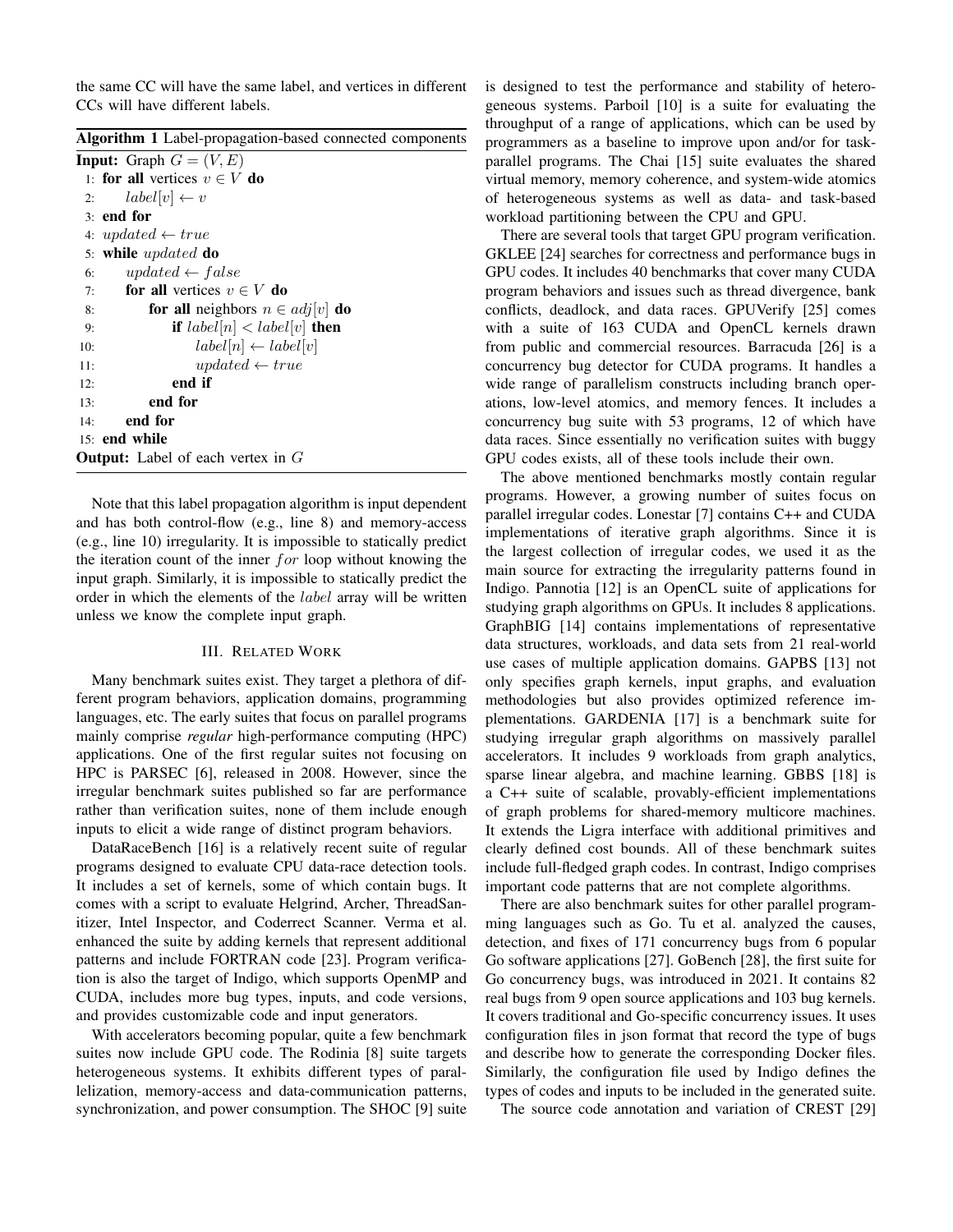and DLBENCH [30] inspired the code generation process in Indigo. DLBENCH consists of a kernel generator, a profiler, and a performance analyzer to generate parameterized variants of a synthetic microbenchmark. CREST is a software framework that analyzes dependencies among GPU threads and performs source-level restructuring. It uses source-code annotations in the code restructurer to control optimizations.

In addition to focusing on common irregular code patterns, the main differences between Indigo and other benchmark suites are the much larger number of codes, the much higher number of inputs (which is important for data-dependent codes), and the support for creating user-defined subsets of the suite through configurable code and graph generators. Between the thousands of codes and the unbounded number of inputs, Indigo allows users to run millions of distinct tests and to create subsets for many different usage scenarios.

## IV. INDIGO DESIGN

The primary goal of Indigo is to enable the systematic exploration of key parallel irregular code patterns. As mentioned, most existing suites do not focus on irregular programs. The few that do contain dozens of full-fledged graph kernels, each with just a few inputs, making them not particularly useful for systematic studies. Moreover, these suites do not contain buggy codes, making them unsuitable for program verification. Hence, we set out to create our own benchmark suite.

## *A. Graph Types*

Since the behavior of irregular codes is data dependent, we may need a large number of inputs for each microbenchmark to elicit a wide variety of control-flow and memory-accesspattern combinations. Rather than providing a fixed set of inputs, we opted to include graph generators that allow the user to create any desired number of inputs. Importantly, one of the generators creates all possible directed and undirected graphs for a given number of vertices. The resulting graphs necessarily cover all corner cases that could appear in a real-world graph in this size range, making systematic and exhaustive testing possible. Since the number of possible graphs grows exponentially with the number of vertices, this generator cannot be used to create graphs with many vertices. Hence, we also included other generators to produce specific types of graphs with larger vertex counts. All generated inputs use the CSR format so that every microbenchmark can use all of them. Indigo includes the following graph generators.

- *All possible graphs*: this generator works by enumerating all possible adjacency matrices.
- *Binary forests*: this generator repeatedly picks a childless vertex and randomly assigns it an unvisited left child, right child, both, or none.
- *Binary trees*: this generator visits every vertex and randomly assigns it an unvisited left and/or right child.
- *Capped maximum-degree graphs*: this generator assigns up to  $k$  random edges to each vertex.
- *Directed acyclic graphs (DAGs)*: this generator assigns a random priority to each vertex and then creates random edges connecting higher- to lower-priority vertices.
- k*-dimensional grids*: this generator links each vertex to the next vertex in all dimensions.
- k*-dimensional tori*: this generator works like the grid generator but also connects the last vertex to the first vertex in all dimensions.
- *Power-law graphs*: this generator permutes the vertex list and then picks a source and destination vertex for each edge following a power-law distribution.
- *Random neighbor graphs*: this generator assigns a single random neighbor to each vertex.
- *Simple planar graphs*: this generator creates a random binary tree and links the internal nodes at the same level.
- *Star graphs*: this generator picks one random vertex and adds edges from that vertex to all other vertices.
- *Uniform-distribution graphs*: this generator is similar to the power-law generator but uses a uniform distribution.

Where applicable, the generators produce three versions of each graph: undirected, directed, and counter-directed (with the edge directions reversed). Figure 1 shows possible grids and tori that can be generated, and Figure 2 shows examples of the remaining supported graph types.



Fig. 1. Generated grid and torus inputs

Each generator takes a parameter that specifies the number of vertices. Some take a second parameter that specifies the maximum degree of the capped maximum-degree graph or the number of edges of the DAG, power-law, and uniformdistribution graphs. For the binary tree, torus, grid, randomneighbor, and star graphs, the number of edges is determined by the number of vertices. For the binary forests and the simple planar graphs, the number of edges is determined dynamically.

#### *B. Major Code Patterns*

As we are interested in common patterns of irregular codes, we conducted an extensive study of many irregular parallel C++ and CUDA programs, including programs from the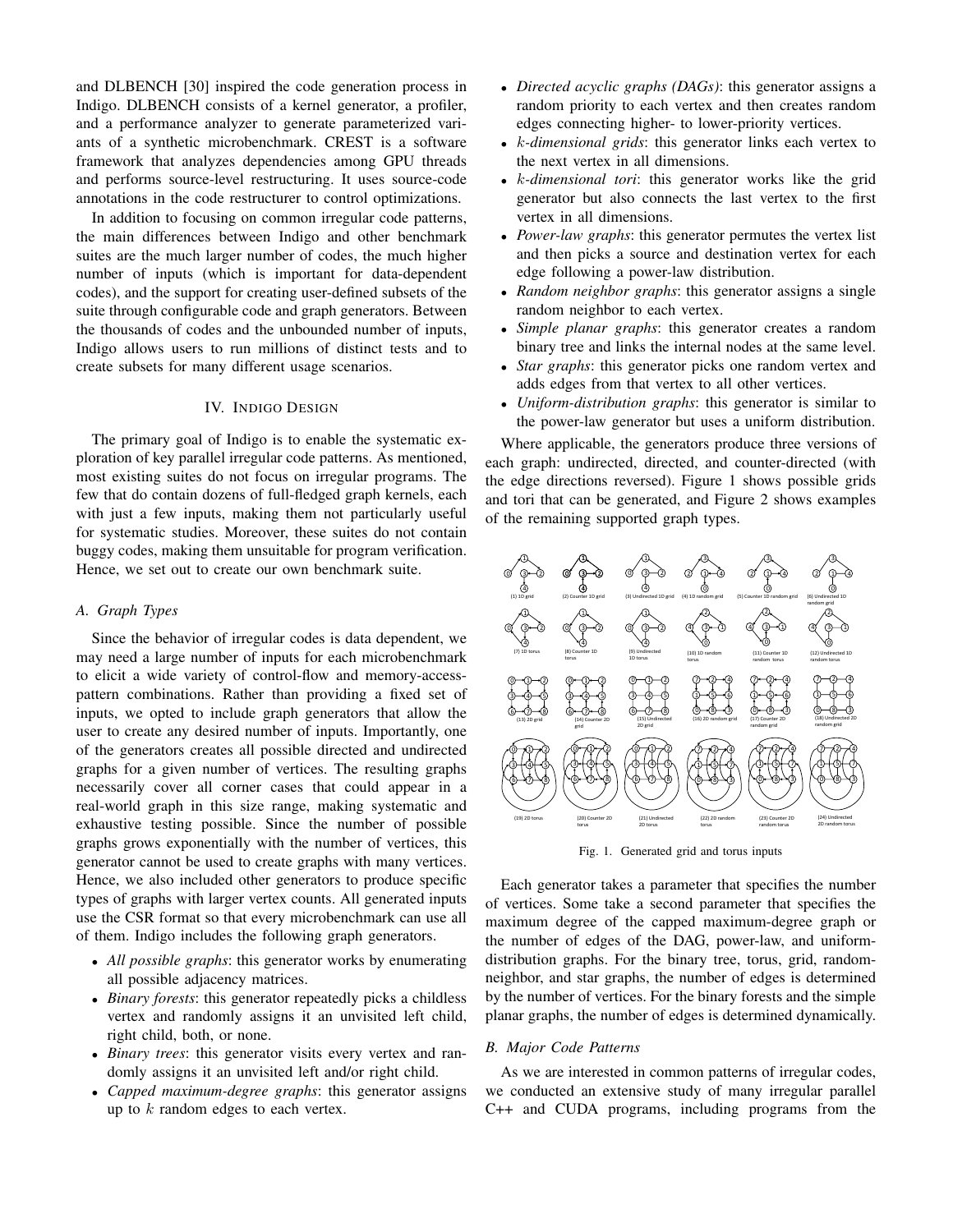

Fig. 2. Different types of generated input graphs

Lonestar and other suites. We then generalized the extracted patterns and narrowed them down to the following six major patterns. We gave them names to simplify the discussion.

- *Conditional-vertex pattern*: this code pattern updates a shared memory location if the neighbors of a vertex meet some condition. For example, in Lonestar, the  $k$ -clique and clustering codes read the neighbors' data (e.g., the cluster ID) and update a shared variable (e.g., the size of the cluster with the largest ID).
- *Conditional-edge pattern*: this code pattern updates a shared memory location if the edges of a vertex meet some condition. For example, in Lonestar, the triangle counting updates a global scalar if the edge is in an unexplored triangle, and the maximum cardinality bipartite matching adds the edge into a matching set if it does not share end points with any edges in the set.
- *Pull pattern*: this code pattern updates a vertex-private memory location based on some neighbors' data. E.g., graph coloring in Pannotia reads the neighbors' colors and SSSP in Lonestar reads the neighbors' distances.
- *Push pattern*: this code pattern updates a shared memory location in some neighbors based on vertex-private data. For example, page rank in Pannotia transfers the pagerank value to the neighbors, and the maximal independent set code in Lonestar marks the neighbors as 'out' of the set.
- *Populate-worklist pattern*: this code pattern conditionally places vertices (or edges) in unique but contiguous elements of a shared array. For example, BFS in Pannotia dynamically maintains a worklist of the vertices at the same level, and SSSP in Lonestar adds and removes vertices from the worklist depending on their distance.
- *Path-compression pattern*: this code pattern traverses partially shared paths and updates some vertices on the path. For example, the spanning tree and connected components codes in Lonestar use it in union-find operations.

The path-compression pattern is less frequent than the other five patterns but still occurs in several irregular algorithms. We included this pattern because it is the only common pattern we found that not only accesses direct graph neighbors but also the neighbors' neighbors, etc. *The resulting six patterns represent key low-level "dwarfs" of irregular graph codes* [31].



Fig. 3. Major irregular code patterns

Figure 3 visualizes each pattern. Squares represent shared global memory locations, circles denote graph vertices and vertex-local locations, solid lines are graph edges and edgelocal locations, and dashed arrows track data flow. Red signifies shared write locations, blue demarcates shared read locations, yellow indicates non-shared write locations, and green marks non-shared read locations. The dashed circles outline two active vertices [32] that are processed in parallel.

The figure highlights potential sharing issues. The conditional edge pattern accesses a single shared read-modify-write location. The conditional vertex pattern does the same but also accesses multiple shared read-only locations. The pull pattern only accesses multiple shared read-only locations. The push pattern accesses multiple shared read-modify-write locations. The populate-worklist pattern accesses a single shared readmodify-write location as well as a single shared write-only array in which each element is written at most once. The pathcompression pattern accesses multiple shared locations that are read and some of which are then written. In all cases that involve multiple shared locations, the memory accesses are indirect. Moreover, all six patterns include non-shared indirect accesses to the adjacency lists.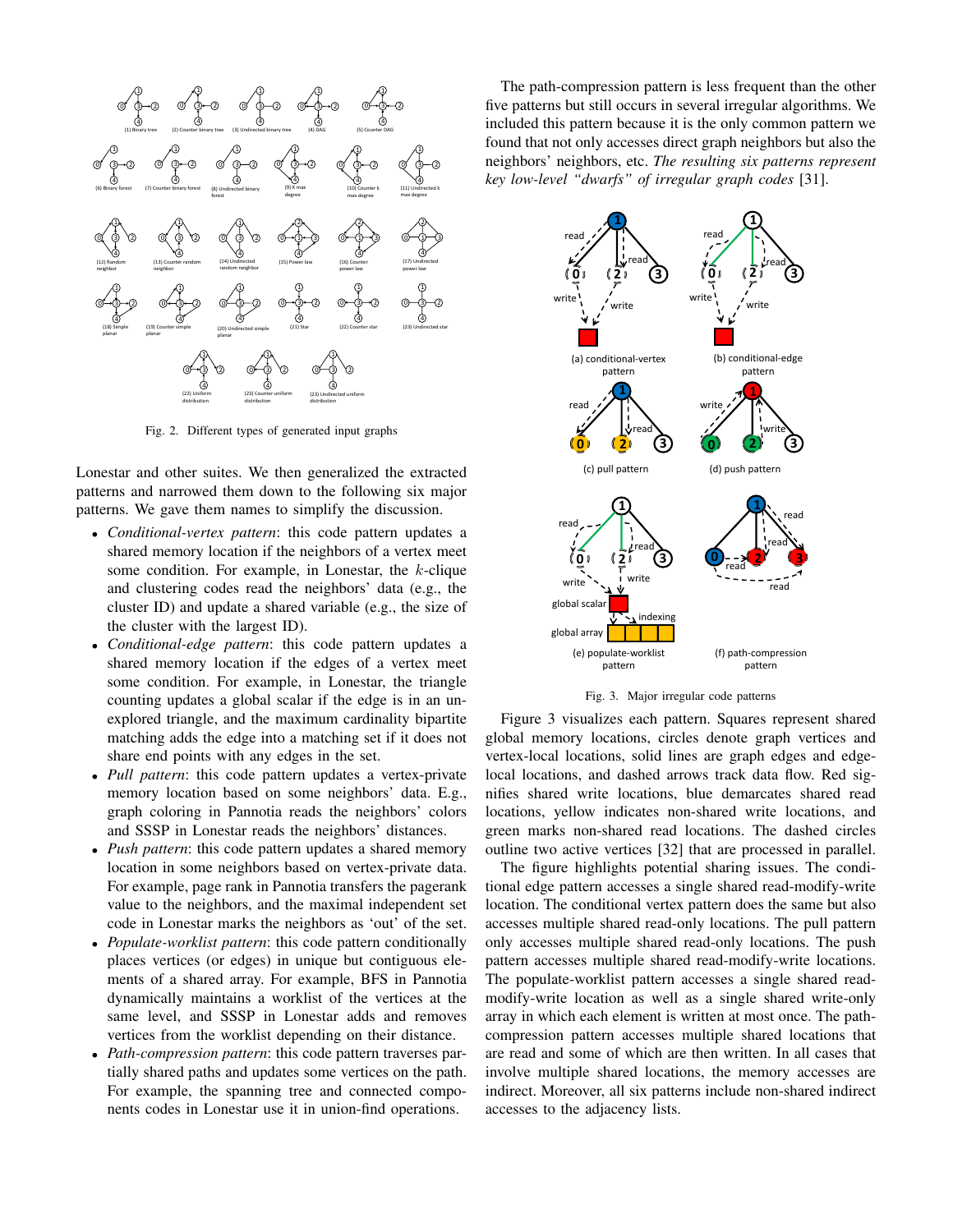## *C. Pattern Variations*

From each major pattern, we methodically create variations along several dimensions (where applicable). The first dimension is the data type of the shared memory locations. Indigo currently includes the following six types: signed 8 bit integers, unsigned 16-bit integers, signed 32-bit integers, unsigned 64-bit integers, 32-bit floats, and 64-bit doubles.

The second dimension is the neighbors being accessed. Indigo can process the adjacency lists in the following six ways: only the first neighbor, only the last neighbor, all neighbors in the forward direction, all neighbors in the reverse direction, the first few neighbors until a condition is met, and the last few neighbors until a condition is met. Although it does occur, accessing only the first or last neighbor is not very common. We still included these versions as they represent important corner cases (for example for bounds checks).

The third dimension is making the updates of the shared memory locations conditional. This increases the complexity, e.g., when trying to detect data races or out-of-bounds array accesses, because it introduces (additional) data-dependent control flow and makes the memory accesses more irregular.

The fourth dimension is inserting common bugs. We focus on two types: out-of-bounds memory accesses and synchronization errors. The out-of-bounds bugs involve going over the end of either of the two CSR arrays. The synchronization bugs involve making operations non-atomic that must be atomic, inserting performance-enhancing guards that introduce data races, and removing necessary barriers.

The fifth and final dimension is employing different parallel schedules. On the OpenMP side, this involves using a static or dynamic assignment of work to the threads. On the CUDA side, it involves assigning one vertex or multiple vertices to each processing entity (i.e., using persistent threads [33]), where a processing entity is a thread, a warp, or a block.

The five dimensions are orthogonal and can be combined in any way. Moreover, the bugs (in the fourth dimension) are independent of each other and any combination thereof can be present in the same code. Together, these combinations result in the thousands of microbenchmarks in Indigo.

#### *D. Annotation Tags*

Implementing a benchmark suite containing thousands of codes by hand is nearly impossible and not maintainable. Instead, we wrote just six source files per major pattern and express all variations in form of annotation tags. These tags are similar to the annotation comments in the Java Modeling Language (JML) [34]. Indigo automatically generates the OpenMP and CUDA codes from these annotated source files.

Listing 1 provides an excerpt of an annotated CUDA kernel. We use the syntax "/\*@tag@\*/" without the quotes to separate alternative statements on a line of code. Each annotated line can either be the code before the first tag, between the first and second tag, etc., or after the last tag. Tags with different names on different lines are *independent* and all combinations can be generated. For example, the alternatives before and

after the 'reverse' tag will be combined with the alternatives before (empty) and after the 'break' tag, resulting in four versions. However, tags on different lines with the same name are *dependent*, meaning the same alternative will be used on all lines with the same tag names. For example, lines 2, 3, and 13 will all use their first, middle, or last alternative, thus only resulting in three versions. Together, the tags in Listing 1 express a total of 12 versions of this kernel. Listing 2 shows the version that is generated when the 'persistent' tag is enabled and all other tags are disabled. Note that the tag names are arbitrary strings that can be compared for equality.

```
1 int idx = threadIdx.x + blockIdx.x * blockDim.x;
2 int i = idx; /*@persistent@*/ /*@boundsBug@*/ int
      i = i dx;3 if (i < numv) { /*@persistent@*/ for (int i = idx;
       i \leq numv; i \neq qridDim.x \star blockDim.x) {
      /*@boundsBug@*/
    int beg = nindex[i];
    int end = nindex[i + 1];
6 for (int j = \text{beg}; j < \text{end}; j++) { /*@reverse@*/for (int j = end - 1; j > = beg; j - j {
      int nei = nlist[j];
      if (i < nei) {
        9 atomicAdd(data1, (data_t)1); /*@atomicBug@*/
        data1[0]+;
10 /*@break@*/ break;
11   }
12 }
13 } /*@persistent@*/ } /*@boundsBug@*/
```
Listing 1. Excerpt of Indigo source file for generating 12 versions of the conditional-edge pattern

```
1 int idx = threadIdx.x + blockIdx.x * blockDim.x;
2 for (int i = idx; i < numv; i += gridDim.x *
      blockDim.x) {
3 int beg = nindex[i];
    int end = nindex[i + 1];for (int j = \text{beg}; j < \text{end}; j++) {
      6 int nei = nlist[j];
      if (i < nei) {
        atomicAdd(data1, (data_t)1);
9 }
10 }
11 }
```
Listing 2. One resulting CUDA version of the conditional-edge pattern

```
int \ beq = nindex[i];2 int end = nindex[i + 1];
3 data_t val = 0;
4 for (int j = \text{beg } + \text{threadIdx.x}; j \leq \text{end}; j +=blockDim.x) {
5 val = max(val, data2[nlist[j]]);
6 }
\tau val = \text{__reduce\_max\_sync}(~0, val);
s if (lane == 0) s_carry[warp] = val;
9 __syncthreads(); /*@syncBug@*/
10 if (warp == 0) {
11 val = s_carry[lane];
12 val = _reduce_max_sync(~0, val);
13 if (lane == 0) {
14 /*@guardBug@*/ if (data1[0] < val) {
15 atomicMax(data1, val); /*@atomicBug@*/ data1
      [0] = max(data1[0], val);
16 /*@quardBug@*/ }
17 }
18 }
```
Listing 3. Excerpt of Indigo source file illustrating bug insertion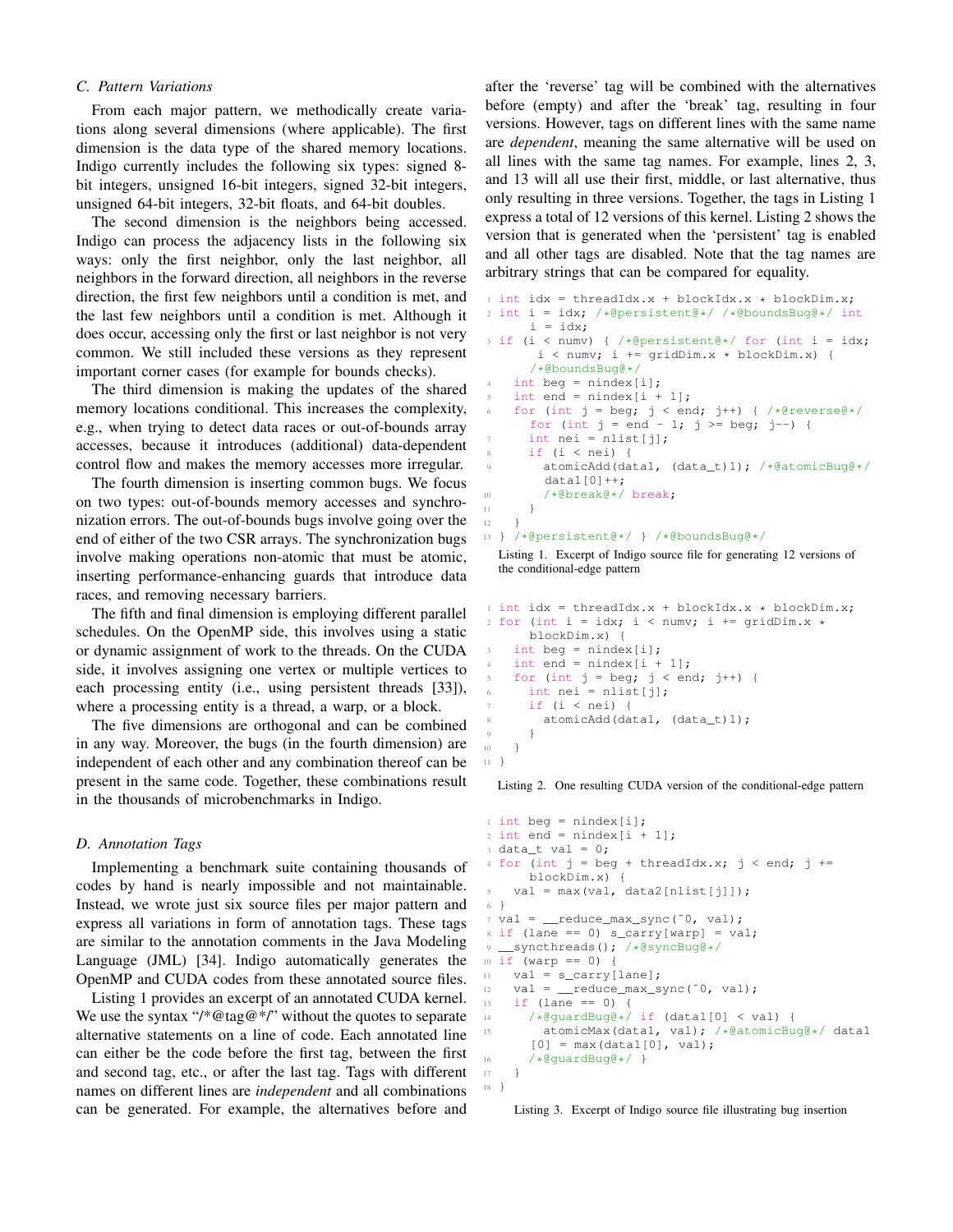We use the tags to enable pattern variations, including inserting bugs. There are five different types of bugs. They are 'atomicBug', 'boundsBug', 'guardBug', 'raceBug', and 'syncBug'. We introduce them by removing necessary synchronization or allowing access past the end of an array. For example, the 'boundsBug' on line 3 of Listing 1 enables outof-bound memory accesses by allowing the index  $i$  to exceed the array size on lines 4 and 5. The 'syncBug' on line 9 of Listing 3 removes a needed block-level barrier, the 'guardBug' on line 14 introduces a data race, and the 'atomicBug' on line 15 makes an update to a globally shared location non-atomic.

We believe it is important for the generated codes to be human readable. Thus, Indigo does not use synthetic variable names. It also automatically indents the code, which is necessary when variations introduce or remove *if* statements, and eliminates blank lines due to empty tags. The file name of each microbenchmark is the pattern name followed by all enabled tags to make it easy to identify which file contains which code.

## *E. Subset Selection*

The large number of microbenchmarks and graphs in Indigo yields over a million possible combinations, which may take too long to run. Therefore, the suite provides the flexibility to generate user-defined subsets of the programs and inputs. This is done through two levels of configuration files. We chose this approach to simplify the subset selection for most users.

The first level is a *master list* of allowable parameter settings for each graph generator, including the range of graph sizes. It is meant for experienced users who can add and remove any valid parameter settings they like. Since editing this list requires knowledge about the parameters each graph generator takes, we opted to hide it from novice users.

The second level is a much simpler *configuration file* that we think anyone can easily understand and modify. It filters out unwanted code versions and input types and sizes. For example, the user can select to only generate bug-free codes and directed graphs with between 10 and 12 vertices. TACO [35] similarly creates tensor algebra kernels based on user-defined constraints. In this way, an Indigo user can generate a small subset for quick testing and later a more extensive subset to perform a detailed study.

The configuration file comprises one section to manage the code generation and another section to manage the graph generation as shown in Listing 4. Both sections consist of a number of rules, each specifying a set of selections.

|                | CODE:         |                           |
|----------------|---------------|---------------------------|
| $\mathfrak{D}$ | bua:          | $\{hasbuq\}$              |
| 3              | pattern:      | {pull, populate-worklist} |
| $\overline{4}$ | option:       | {only atomicBug}          |
| 5              | dataType:     | $\{int, float\}$          |
| 6              |               |                           |
|                | TNPUTS:       |                           |
| 8              | direction:    | $\{all\}$                 |
| 9              | pattern:      | { star }                  |
| 10             | rangeNumV:    | ${0-100, 2000}$           |
| 11             | rangeNumE:    | ${0 - 5000}$              |
| 12             | samplingRate: | 50%                       |
|                |               |                           |

Listing 4. Sample configuration file

For ease of use, Indigo's configuration file lists all possible choices for each rule in form of a comment. These choices are also shown in Tables II and III. The shorthand notation "all" means all possible choices will be generated. The symbol "∼" inverts the meaning of the selection. For example, "∼star" means all graph types except for star graphs. Prefixing a choice with "only\_" as in "only\_atomicBug" means no other bug type can be present. There are no specific choices for the last three rules pertaining to the input generation. Instead, the user needs to provide one or multiple values or ranges of values. The sampling rate further controls the number of graphs generated and must be a single value. For example, a 50% rate means half of the graphs that meet the other four rules in the input section will actually be generated. Since the code and graph generators are deterministic, they will always produce the same suite for a given configuration regardless of what machine the generators run on. Indigo includes several example configuration files for building various small and large subsets. Users can choose the default, one of four provided, or their own filter to generate a subset.

TABLE II CHOICES FOR MANAGING THE CODE GENERATION

| Rule      | <b>Choices</b>                                                                                |
|-----------|-----------------------------------------------------------------------------------------------|
| Bug       | all, hasbug, nobug                                                                            |
| Pattern   | all, conditional-vertex, conditional-edge, pull, push,<br>populate-worklist, path-compression |
|           | all, atomicBug, boundsBug, guardBug, raceBug, syncBug,                                        |
| Option    | break, cond, dynamic, last, persistent, reverse, traverse                                     |
| Data type | all, int, char, double, float, long, short                                                    |

TABLE III CHOICES FOR MANAGING THE GRAPH GENERATION

| Rule          | <b>Choices</b>                       |
|---------------|--------------------------------------|
| Direction     | all, directed, undirected            |
|               | all, DAG, k_max_degree, power_law,   |
|               | uniform_degree, all_possible_graphs, |
| Pattern       | binary_forest, binary_tree,          |
|               | k_dim_grid, k_dim_torus,             |
|               | rand_neighbor, simple_planar, star   |
| Sampling rate | value between $0\%$ and $100\%$      |

## V. EXPERIMENTAL METHODOLOGY

We used version 0.9 of Indigo to evaluate the verification tools listed in Table IV. ThreadSanitizer [36] is a dynamic data-race detector for C/C++ programs and is part of Clang 3.2 and gcc 4.8. Archer [37] is a data-race detector for OpenMP codes that combines static and dynamic techniques.

CIVL is a verification platform for parallel C programs. Its intermediate language, CIVL-C, employs a general model of concurrency that can represent OpenMP, CUDA, MPI, and Pthreads programs. CIVL includes front-ends to translate code to CIVL-C and a back-end that uses symbolic execution and model-checking techniques to verify CIVL-C programs.

Cuda-memcheck is a correctness checking suite for CUDA. It includes the memory access error and leak detection tool Memcheck [38], the shared memory data access hazard detection tool Racecheck [39], the unitialized global memory access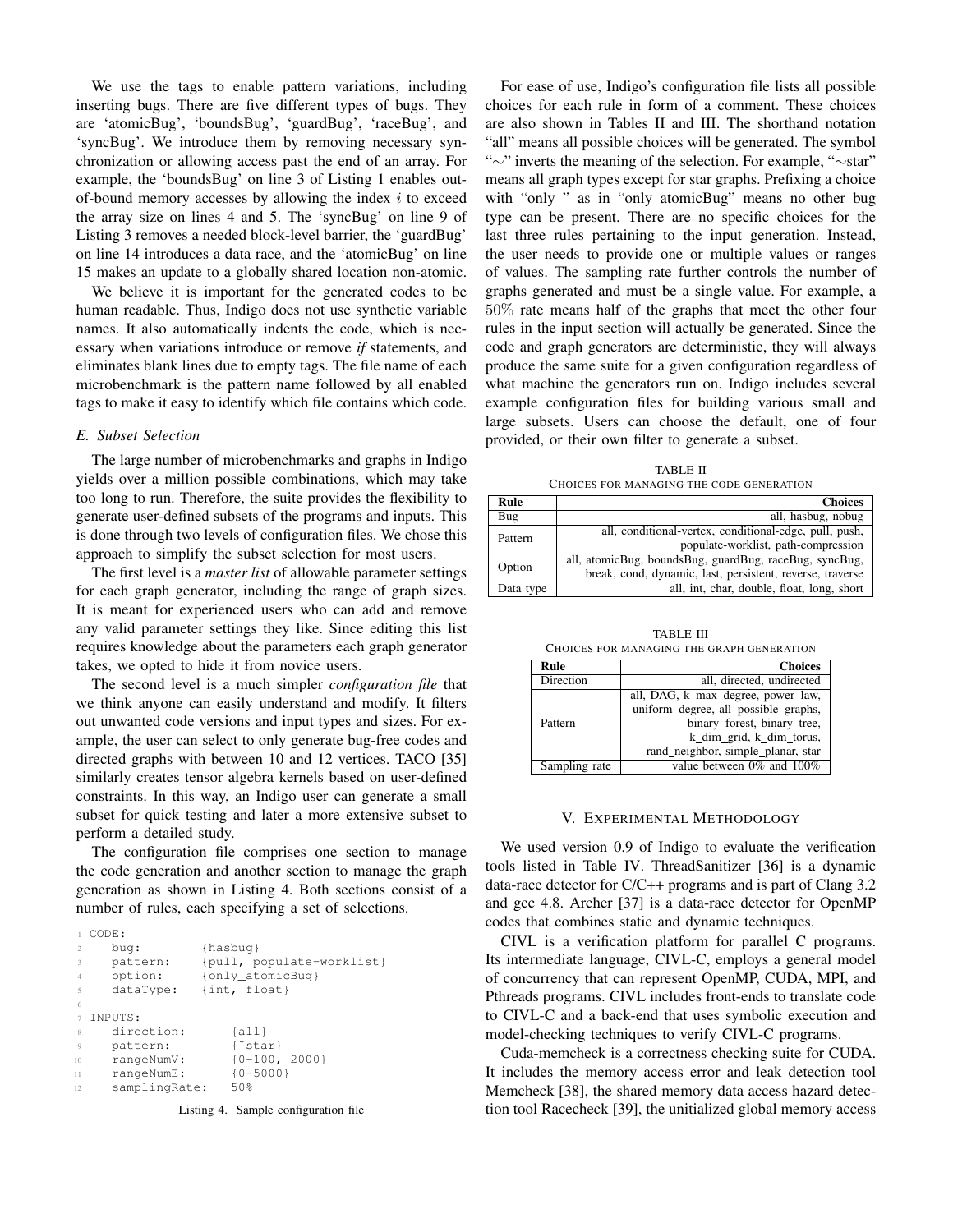TABLE IV TESTED VERIFICATION TOOLS

| Tool                 | Version | <b>OpenMP</b> | <b>CUDA</b> |
|----------------------|---------|---------------|-------------|
| ThreadSanitizer [36] | 9.3.1   | <b>Yes</b>    | Nο          |
| Archer [37]          | 2.0.0   | Yes           | Nο          |
| CIVL [42]            | 1.20    | Yes           | Yes         |
| Cuda-memcheck [43]   | 11.4.0  | No            | Yes         |

detection tool Initcheck [40], and the thread synchronization hazard detection tool Synccheck [41].

The system we used for running the OpenMP codes has dual 10-core 3.1 GHz Xeon E5-2687W v3 CPUs. The CUDA codes were executed on a GeForce GTX Titan X GPU with 3072 processing elements in 24 multiprocessors. We ran the OpenMP experiments with 2 and 20 threads. For the CUDA experiments, we launch 2 blocks with 256 threads per block.

The operating system is Fedora 30, and the GPU driver version is 450.66. We used gcc 9.3.1 with the "-O3 -march=native -fopenmp" switches to compile the OpenMP codes and nvcc 11.0 with the "-O3" switch to compile the CUDA codes.

To keep the running times manageable, we excluded all data types other than 32-bit signed integers. This yielded 692 microbenchmarks. 254 are OpenMP and 438 are CUDA codes, including 146 OpenMP and 274 CUDA codes with bugs. We ran each of them with 209 generated graphs. These inputs comprise all possible undirected graphs ranging from 1 to 4 vertices and all other types of supported graphs with 29 and 773 (729 for the grids and tori) vertices. In total, we executed 106,172 tests for ThreadSanitizer and Archer as well as 91,542 tests for each Cuda-memcheck tool. Being a static tool, CIVL only verifies each code once. Since it can take a long time to analyze a microbenchmark, we only specified 2 threads for the CIVL OpenMP experiments.

As out-of-bound accesses may result in an infinite loop with the Racecheck tool, we do not use it on codes with this type of bug. Excluding it does not affect the results because none of the Indigo codes with this bug use the GPU's shared memory.

To evaluate each tool, we measured the four counts shown in Table V to produce a confusion matrix. A tool generates a false positive (FP) if it reports a non-existing bug. If it correctly detects an existing bug, it is a true positive (TP). It is a true negative (TN) if the tool does not detect any bug in a bugfree program. If it fails to detect an existing bug, it is a false negative (FN). Note that, for a bug-free program, a tool can only generate either an FP or TN result. Similarly, it can only generate either a TP or FN result for a buggy program.

TABLE V CONFUSION MATRIX

|                        | <b>Bug-free code</b> | Buggy code                      |
|------------------------|----------------------|---------------------------------|
| Positive report        | False positive (FP)  | True positive $\overline{(TP)}$ |
| <b>Negative report</b> | True negative (TN)   | False negative (FN)             |

To make the results easier to understand, it is common to convert them into the three higher-is-better metrics *accuracy*  $(A)$ , precision  $(P)$ , and recall  $(R)$ , which are defined as follows:  $A = (TP + TN)/(TP + FP + TN + FN),$  $P = TP/(TP + FP)$ ,  $R = TP/(TP + FN)$ . The accuracy reflects the probability that the tool produces a correct report, the precision denotes the probability of correctly detecting a bug out of all positive reports, and the recall measures the probability of detecting a bug within all buggy codes.

#### VI. RESULTS

Table VI lists the raw counts we obtained for each evaluated tool. Table VII shows the corresponding accuracy, precision, and recall. The numbers in parentheses reflect the thread count.

| ABSOLUTE POSITIVE AND NEGATIVE COUNTS FOR EACH TOOL |                   |                       |                    |        |
|-----------------------------------------------------|-------------------|-----------------------|--------------------|--------|
| <b>Tool</b>                                         |                   | <b>Bug-free codes</b> | <b>Buggy</b> codes |        |
|                                                     | FP                | TN                    | TP                 | FN     |
| ThreadSanitizer (2)                                 | 5,317             | 17,255                | 14.829             | 15,685 |
| ThreadSanitizer (20)                                | 6,565             | 16,007                | 18,103             | 12.411 |
| $\overline{\text{Archer}}(2)$                       | 2,587             | 19,985                | 8.471              | 22,043 |
| Archer $(20)$                                       | 21,744            | 828                   | 29,689             | 825    |
| CIVL (OpenMP)                                       | $\mathbf{\Omega}$ | 108                   | 18                 | 128    |
| <b>CIVL (CUDA)</b>                                  | 0                 | 164                   | 64                 | 210    |
| Cuda-memcheck                                       |                   | 34.276                | 17.406             | 39,860 |

TABLE VI ABSOLUTE POSITIVE AND NEGATIVE COUNTS FOR EACH TOOL

TABLE VII RELATIVE METRICS FOR EACH TOOL

| Tool                 | Accuracy | <b>Precision</b> | Recall |
|----------------------|----------|------------------|--------|
| ThreadSanitizer (2)  | 60.4%    | 73.6%            | 48.6%  |
| ThreadSanitizer (20) | 64.2%    | 73.4%            | 59.3%  |
| Archer $(2)$         | $53.6\%$ | 76.7%            | 27.8%  |
| Archer $(20)$        | 57.4%    | 57.7%            | 97.2%  |
| CIVL (OpenMP)        | 49.6%    | 100.0%           | 12.1%  |
| CIVL (CUDA)          | 52.1%    | 100.0%           | 23.4%  |
| Cuda-memcheck        | 56.4%    | $100.0\%$        | 30.4%  |

The ThreadSanitizer and Archer results depend on the number of threads. They both have better accuracy and especially recall but lower precision with more threads. Since they are dynamic tools, they benefit from larger thread counts, which increase the chances of a bug manifesting itself, yielding a higher number of true positives. However, a larger number of threads also increases the observed interleavings and thus the analysis complexity, resulting in more false positives. Thread-Sanitizer mostly outperforms Archer because we included an option in ThreadSanitizer to suppress bug detection outside of the parallel target kernel. Archer does not have such an option.

CIVL does not report any false positives, resulting in perfect precision. However, its accuracy and especially its recall are lower than those of Archer and ThreadSanitizer. This is due to CIVL still being under active development. It does not yet support several features that appear in our microbenchmarks, including "atomic capture" and "reduction" pragmas in OpenMP as well as atomic, warp-vote, and warpshuffle functions in CUDA. Moreover, every microbenchmark with a missing atomic operation results in an internal CIVL error for the OpenMP codes<sup>2</sup>. For now, we count codes that use unsupported operations as negative results.

Cuda-memcheck also does not produce any false positives, yielding a perfect precision. Its accuracy and recall are better than CIVL's but mostly worse than ThreadSanitizer's and Archer's. Note, however, that we are comparing results from CUDA and OpenMP codes, only some of which are equivalent.

<sup>2</sup>We reported this bug (and the missing features) to the authors of CIVL.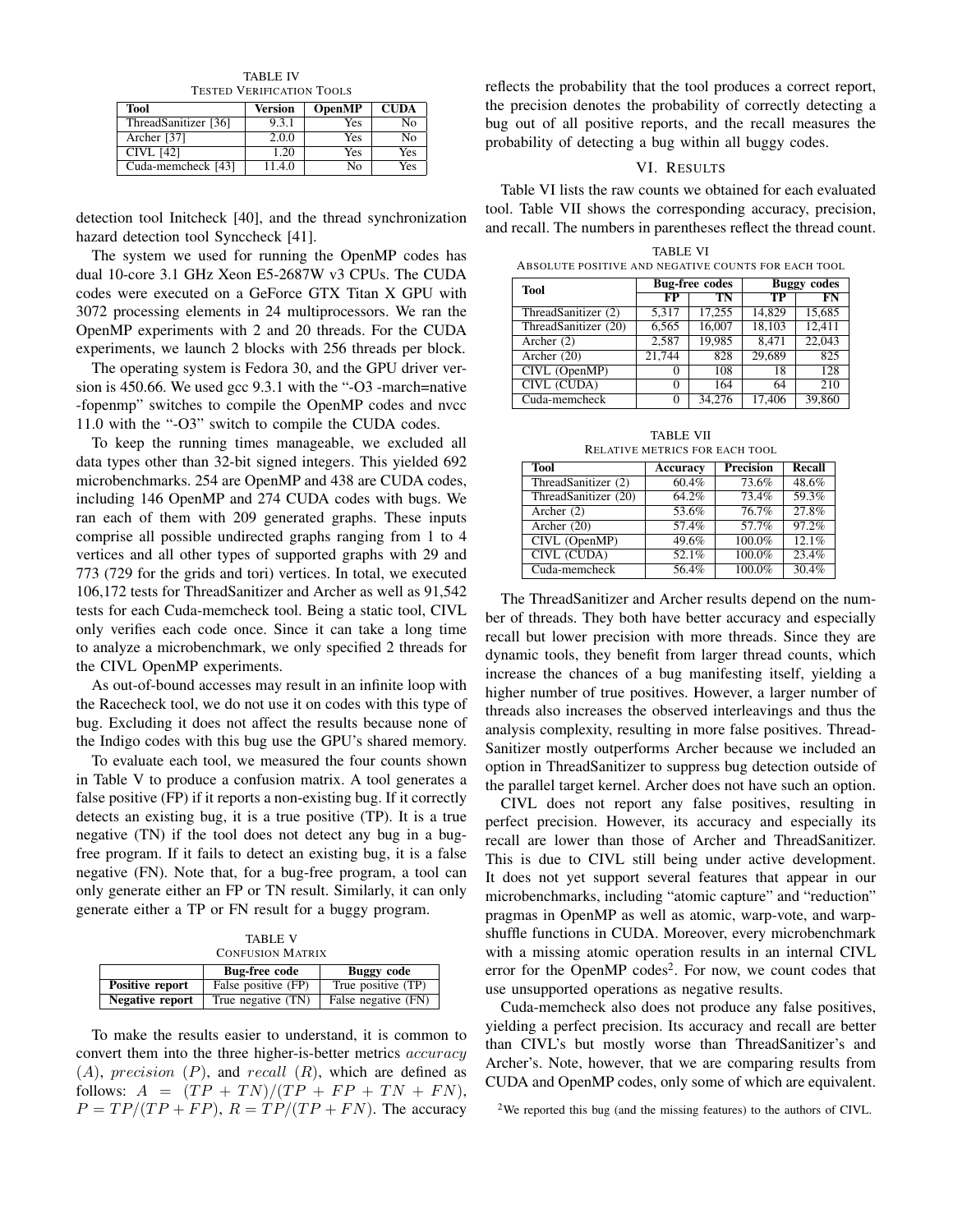## *A. Data-race Detection*

Since ThreadSanitizer and Archer were designed for detecting data races, we provide results for just race detection in Table VIII. A false positive means the tool reports a data race but the program is race-free, though it may contain other types of bugs. Table IX shows the corresponding metrics.

TABLE VIII RESULTS FOR DETECTING JUST OPENMP DATA RACES

| <b>Tool</b>          |             | No data races | Has data races |        |
|----------------------|-------------|---------------|----------------|--------|
|                      | $_{\rm FP}$ | TN            | TP             | FN     |
| ThreadSanitizer (2)  | 6.764       | 23.332        | 12.196         | 10.794 |
| ThreadSanitizer (20) | 9.408       | 20.688        | 14.995         | 7.995  |
| Archer $(2)$         | 3.497       | 26.599        | 6.009          | 16.981 |
| Archer $(20)$        | 27,338      | 2.758         | 21,819         | 1.171  |

TABLE IX METRICS FOR DETECTING JUST OPENMP DATA RACES

| Tool                 | Accuracy | Precision | Recall |
|----------------------|----------|-----------|--------|
| ThreadSanitizer (2)  | 66.9%    | 64.3%     | 53.0%  |
| ThreadSanitizer (20) | 67.2%    | 61.4%     | 65.2%  |
| Archer $(2)$         | 61.4%    | 63.2%     | 26.1%  |
| Archer (20)          | 46.3%    | 44.3%     | 94.8%  |

When detecting data races in the regular codes of the DataRaceBench suite [16], the accuracy, precision, and recall are 54.2%, 55.1%, and 95% for ThreadSanitizer and 83.3%, 91.2%, and 77.5% for Archer. Hence, Archer performs better on almost all metrics on regular codes. ThreadSanitizer has a lower accuracy and precision on the regular codes, which may be because we used the aforementioned suppression flag, but a higher recall. Overall, we find irregular codes to be at least as challenging as regular codes when detecting data races.

Interestingly, the results vary substantially between the six main code patterns. Table X shows the metrics of ThreadSanitizer with 20 threads split by pattern. There are no variations of the pull pattern in Indigo that contain data races. Evidently, the path-compression and the conditional-edge pattern make it easy to detect data races. In contrast, the conditional-vertex and especially the push pattern make it much harder. This highlights the importance of not only the multiple patterns but also including the same bug in each of them, that is, systematically creating variations of the irregular code patterns.

TABLE X THREADSANITIZER METRICS FOR DETECTING JUST OPENMP DATA RACES IN DIFFERENT CODE PATTERNS

| Pattern                    | Accuracy | <b>Precision</b> | Recall |
|----------------------------|----------|------------------|--------|
| Conditional-vertex pattern | $49.9\%$ | $49.9\%$         | 70.8%  |
| Conditional-edge pattern   | 88.4%    | 99.8%            | 76.9%  |
| Push pattern               | $43.3\%$ | 44.7%            | 56.1%  |
| Populate-worklist pattern  | 69.6%    | 99.1%            | 39.5%  |
| Path-compression pattern   | 96.5%    | 100.0%           | 89.5%  |

Cuda-memcheck can only detect data races in the GPU's shared memory but not in global memory. Hence, we only show results for detecting races in shared memory. Table XI lists the counts. Table XII shows the corresponding metrics.

The Racecheck tool in Cuda-memcheck does not yield any false positives when detecting data races in shared memory. Its accuracy and precision are very high. Moreover, its accuracy

TABLE XI CUDA-MEMCHECK COUNTS FOR DETECTING JUST CUDA DATA RACES IN SHARED MEMORY

| Tool          | No data races |        | Has data races |       |
|---------------|---------------|--------|----------------|-------|
|               | eр            | ΓN     | тp             |       |
| Cuda-memcheck |               | 86.976 | 3.304          | 5.016 |

TABLE XII

CUDA-MEMCHECK METRICS FOR DETECTING JUST CUDA DATA RACES IN SHARED MEMORY

| Tool          | Accuracy | <b>Precision</b> | Recall |
|---------------|----------|------------------|--------|
| Cuda-memcheck | 98.1%    | 100%             | 65.8%  |

and recall are roughly twice their counterparts in Table VII, indicating that the Racecheck tool performs quite a bit better on our codes than some of the other tools in Cuda-memcheck.

## *B. Memory-error Detection*

CIVL and Cuda-memcheck support detecting memory access errors. Tables XIII and XIV list the corresponding counts and metrics. Neither tool produces any false negatives. Note that an out-of-bound access only happens for some of the input graphs. Yet, both tools perform quite well on our CUDA codes.

TABLE XIII COUNTS FOR DETECTING JUST MEMORY ACCESS ERRORS

| Tool               | No boundsBug |        | Has boundsBug |            |
|--------------------|--------------|--------|---------------|------------|
|                    | $\bf FP$     | TÑ     | TP            | ${\bf FN}$ |
| CIVL (OpenMP)      |              | 190    |               | 48         |
| <b>CIVL (CUDA)</b> |              | 326    | 64            | 48         |
| Cuda-memcheck      |              | 68.134 | 14.102        | 9.306      |

TABLE XIV METRICS FOR DETECTING JUST MEMORY ACCESS ERRORS

| Tool          | Accuracy | <b>Precision</b> | Recall |
|---------------|----------|------------------|--------|
| CIVL (OpenMP) | 81.1%    | 100%             | 25.0%  |
| CIVL (CUDA)   | 89.0%    | 100%             | 57.1%  |
| Cuda-memcheck | 89.8%    | 100%             | 60.2%  |

Again, the results vary quite a bit between the code patterns. Table XV shows the metrics for CIVL with 2 OpenMP threads. We did not evaluate any path-compression codes with out-ofbounds memory accesses. In the pull pattern, CIVL detects all memory errors perfectly. However, in the conditional-vertex, push, and populate-worklist patterns, it detects none of them. This again illustrates the need for including the same bug in different irregular code patterns when testing verification tools.

#### VII. SUMMARY AND CONCLUSIONS

Irregular programs tend to be data dependent, meaning that different inputs can result in very different runtime behavior. This paper presents Indigo, the first benchmark suite designed to enable extensive studies of such dynamic behavior in OpenMP and CUDA codes and to systematically exercise tools like program verifiers, compilers, and architectural simulators. Indigo is available at https://cs.txstate.edu/<sup>∼</sup>burtscher/research/ IndigoSuite/.

To create the suite, we extracted the most important *dwarflike* code patterns from parallel graph analytics applications. We implemented Indigo to methodically generate hundreds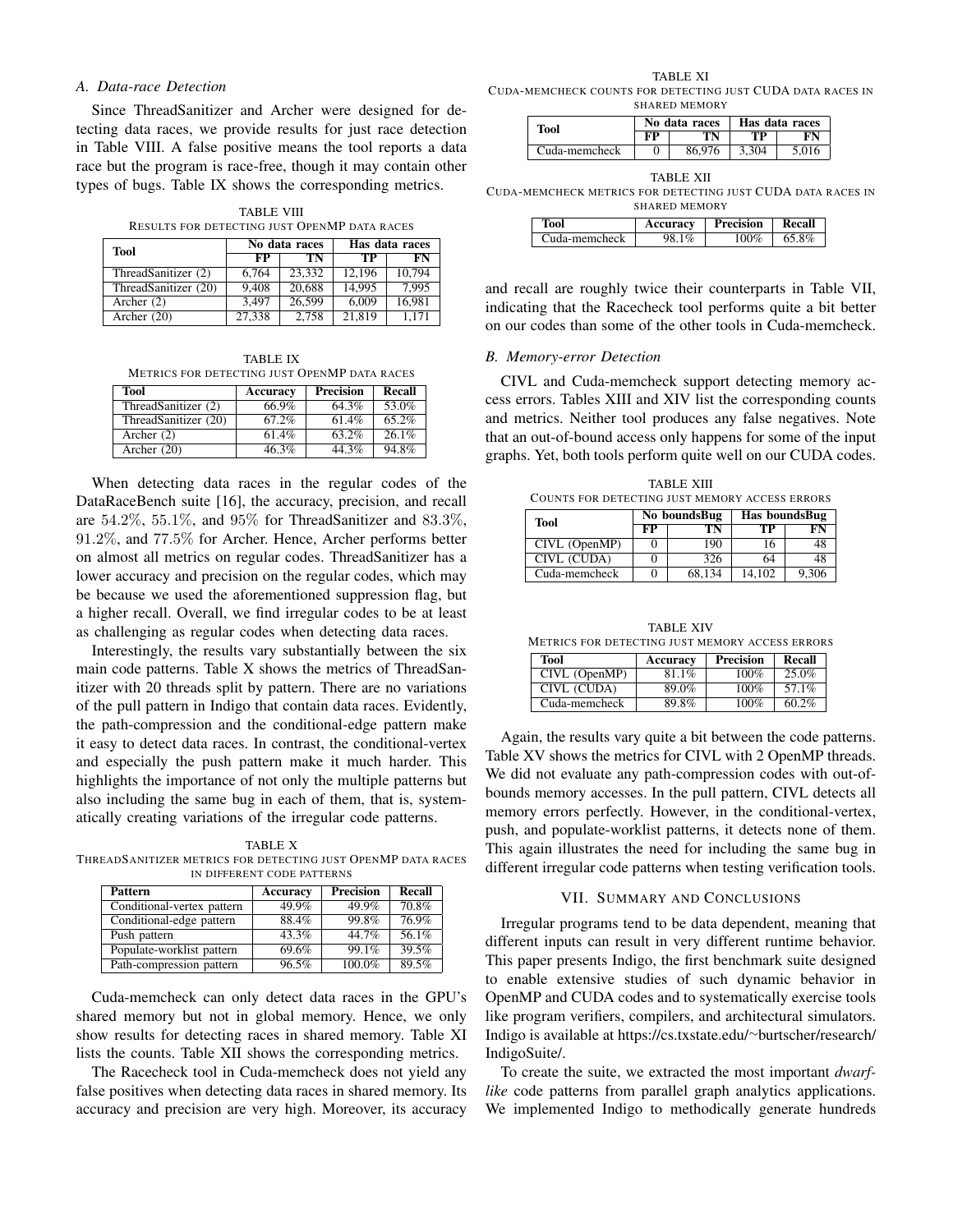TABLE XV CIVL METRICS FOR DETECTING JUST OPENMP OUT-OF-BOUND ERRORS IN DIFFERENT CODE PATTERNS

| Pattern                    | Accuracy | <b>Precision</b> | <b>Recall</b> |
|----------------------------|----------|------------------|---------------|
| Conditional-vertex pattern | 75%      | 100%             | $0\%$         |
| Conditional-edge pattern   | 87.5%    | 100%             | 50%           |
| Pull pattern               | 100%     | 100%             | 100%          |
| Push pattern               | 75%      | 100%             | $0\%$         |
| Populate-worklist pattern  | 66.6%    | 100%             | $0\%$         |

of variations of each pattern, including some with planted bugs. We call the resulting codes "microbenchmarks". Indigo comes with generators that can produce an unbounded number of inputs for each microbenchmark, including all possible graphs with  $k$  vertices for systematic and exhaustive testing. Combining the thousands of codes with just as many inputs yields millions of distinct combinations to elicit a vast number of program behaviors. To control this number, Indigo allows the user to generate subsets of the code variations and inputs via their own or one of the provided configuration files.

We employed such a subset of over 100,000 experiments to evaluate several parallel-program verification tools. Our results show that bug detection tends to be more difficult in irregular codes than in regular codes. For example, ThreadSanitizer and Archer can detect 95% and 77.5% of the data races in the 'race-yes' regular programs from the DataRaceBench suite. However, on our short irregular codes, they only correctly detect 65.2% and 26.1% of the data races and produce false positives on many race-free programs. Moreover, we found the quality of these tools to vary greatly between different irregularity patterns. This highlights the need for including a variety of code patterns in irregular benchmark suites as well as the importance of including the same bug in different codes, that is, the importance of systematically creating variations of code patterns. We hope that our work will inspire others to build similar benchmark suites for additional domains.

#### ACKNOWLEDGMENTS

We thank the anonymous reviewers, Ganesh Gopalakrishnan, Stephen Siegel, Tanmay Tirpankar, and Alexander Wilton for their help and feedback to improve this paper.

#### **REFERENCES**

- [1] S. A. Myers, A. Sharma, P. Gupta, and J. Lin, "Information network or social network? the structure of the twitter follow graph," in *Proceedings of the 23rd International Conference on World Wide Web*, 2014, pp. 493–498.
- [2] D. J. Cook and L. B. Holder, "Graph-based data mining," *IEEE Intelligent Systems and Their Applications*, vol. 15, no. 2, pp. 32–41, 2000.
- [3] C. Zhang, D. Song, C. Huang, A. Swami, and N. V. Chawla, "Heterogeneous graph neural network," in *Proceedings of the 25th ACM SIGKDD International Conference on Knowledge Discovery & Data Mining*, 2019, pp. 793–803.
- [4] S. Cyphers, A. K. Bansal, A. Bhiwandiwalla, J. Bobba, M. Brookhart, A. Chakraborty, W. Constable, C. Convey, L. Cook, O. Kanawi *et al.*, "Intel ngraph: An intermediate representation, compiler, and executor for deep learning," *arXiv preprint arXiv:1801.08058*, 2018.
- [5] M. Burtscher, R. Nasre, and K. Pingali, "A quantitative study of irregular programs on gpus," in *2012 IEEE International Symposium on Workload Characterization (IISWC)*. IEEE, 2012, pp. 141–151.
- [6] C. Bienia, S. Kumar, J. P. Singh, and K. Li, "The parsec benchmark suite: Characterization and architectural implications," in *Proceedings of the*

*17th international conference on Parallel architectures and compilation techniques*, 2008, pp. 72–81.

- [7] M. Kulkarni, M. Burtscher, C. Cascaval, and K. Pingali, "Lonestar: A suite of parallel irregular programs," in *2009 IEEE International Symposium on Performance Analysis of Systems and Software*. IEEE, 2009, pp. 65–76.
- [8] S. Che, M. Boyer, J. Meng, D. Tarjan, J. W. Sheaffer, S.-H. Lee, and K. Skadron, "Rodinia: A benchmark suite for heterogeneous computing," in *2009 IEEE international symposium on workload characterization (IISWC)*. Ieee, 2009, pp. 44–54.
- [9] A. Danalis, G. Marin, C. McCurdy, J. S. Meredith, P. C. Roth, K. Spafford, V. Tipparaju, and J. S. Vetter, "The scalable heterogeneous computing (shoc) benchmark suite," in *Proceedings of the 3rd Workshop on General-Purpose Computation on Graphics Processing Units*, 2010, pp. 63–74.
- [10] J. A. Stratton, C. Rodrigues, I.-J. Sung, N. Obeid, L.-W. Chang, N. Anssari, G. D. Liu, and W.-m. W. Hwu, "Parboil: A revised benchmark suite for scientific and commercial throughput computing," *Center for Reliable and High-Performance Computing*, vol. 127, 2012.
- [11] S. Grauer-Gray, L. Xu, R. Searles, S. Ayalasomayajula, and J. Cavazos, "Auto-tuning a high-level language targeted to gpu codes," in *2012 innovative parallel computing (InPar)*. Ieee, 2012, pp. 1–10.
- [12] S. Che, B. M. Beckmann, S. K. Reinhardt, and K. Skadron, "Pannotia: Understanding irregular gpgpu graph applications," in *2013 IEEE International Symposium on Workload Characterization (IISWC)*. IEEE, 2013, pp. 185–195.
- [13] S. Beamer, K. Asanović, and D. Patterson, "The gap benchmark suite," *arXiv preprint arXiv:1508.03619*, 2015.
- [14] L. Nai, Y. Xia, I. G. Tanase, H. Kim, and C.-Y. Lin, "Graphbig: understanding graph computing in the context of industrial solutions, in *SC '15: Proceedings of the International Conference for High Performance Computing, Networking, Storage and Analysis*, 2015, pp. 1–12.
- [15] J. Gómez-Luna, I. El Hajj, L.-W. Chang, V. García-Floreszx, S. G. De Gonzalo, T. B. Jablin, A. J. Pena, and W.-m. Hwu, "Chai: Collaborative heterogeneous applications for integrated-architectures," in *2017 IEEE International Symposium on Performance Analysis of Systems and Software (ISPASS)*. IEEE, 2017, pp. 43–54.
- [16] C. Liao, P.-H. Lin, J. Asplund, M. Schordan, and I. Karlin, "Dataracebench: a benchmark suite for systematic evaluation of data race detection tools," in *Proceedings of the International Conference for High Performance Computing, Networking, Storage and Analysis*, 2017, pp. 1–14.
- [17] Z. Xu, X. Chen, J. Shen, Y. Zhang, C. Chen, and C. Yang, "Gardenia: A graph processing benchmark suite for next-generation accelerators," *ACM Journal on Emerging Technologies in Computing Systems (JETC)*, vol. 15, no. 1, pp. 1–13, 2019.
- [18] L. Dhulipala, J. Shi, T. Tseng, G. E. Blelloch, and J. Shun, "The graph based benchmark suite (gbbs)," in *Proceedings of the 3rd Joint International Workshop on Graph Data Management Experiences & Systems (GRADES) and Network Data Analytics (NDA)*, 2020, pp. 1–8.
- [19] J. Leskovec, D. Chakrabarti, J. Kleinberg, C. Faloutsos, and Z. Ghahramani, "Kronecker graphs: an approach to modeling networks." *Journal of Machine Learning Research*, vol. 11, no. 2, 2010.
- [20] L. Wang, W. Jie, and J. Chen, *Grid computing: infrastructure, service, and applications*. CRC Press, 2018.
- [21] S. R. Blackburn and S. Gerke, "Connectivity of the uniform random intersection graph," *Discrete Mathematics*, vol. 309, no. 16, pp. 5130– 5140, 2009.
- [22] J. Dongarra, "Compressed row storage," http://www.netlib.org/utk/ people/JackDongarra/etemplates/node373.html, accessed: 2021-7-3.
- [23] G. Verma, Y. Shi, C. Liao, B. Chapman, and Y. Yan, "Enhancing dataracebench for evaluating data race detection tools," in *2020 IEEE/ACM 4th International Workshop on Software Correctness for HPC Applications (Correctness)*. IEEE, 2020, pp. 20–30.
- [24] G. Li, P. Li, G. Sawaya, G. Gopalakrishnan, I. Ghosh, and S. P. Rajan, "Gklee: Concolic verification and test generation for gpus," in *Proceedings of the 17th ACM SIGPLAN Symposium on Principles and Practice of Parallel Programming*, ser. PPoPP '12. New York, NY, USA: Association for Computing Machinery, 2012, p. 215–224. [Online]. Available: https://doi.org/10.1145/2145816.2145844
- [25] A. Betts, N. Chong, A. Donaldson, S. Qadeer, and P. Thomson, "Gpuverify: a verifier for gpu kernels," in *Proceedings of the ACM international conference on Object oriented programming systems languages and*